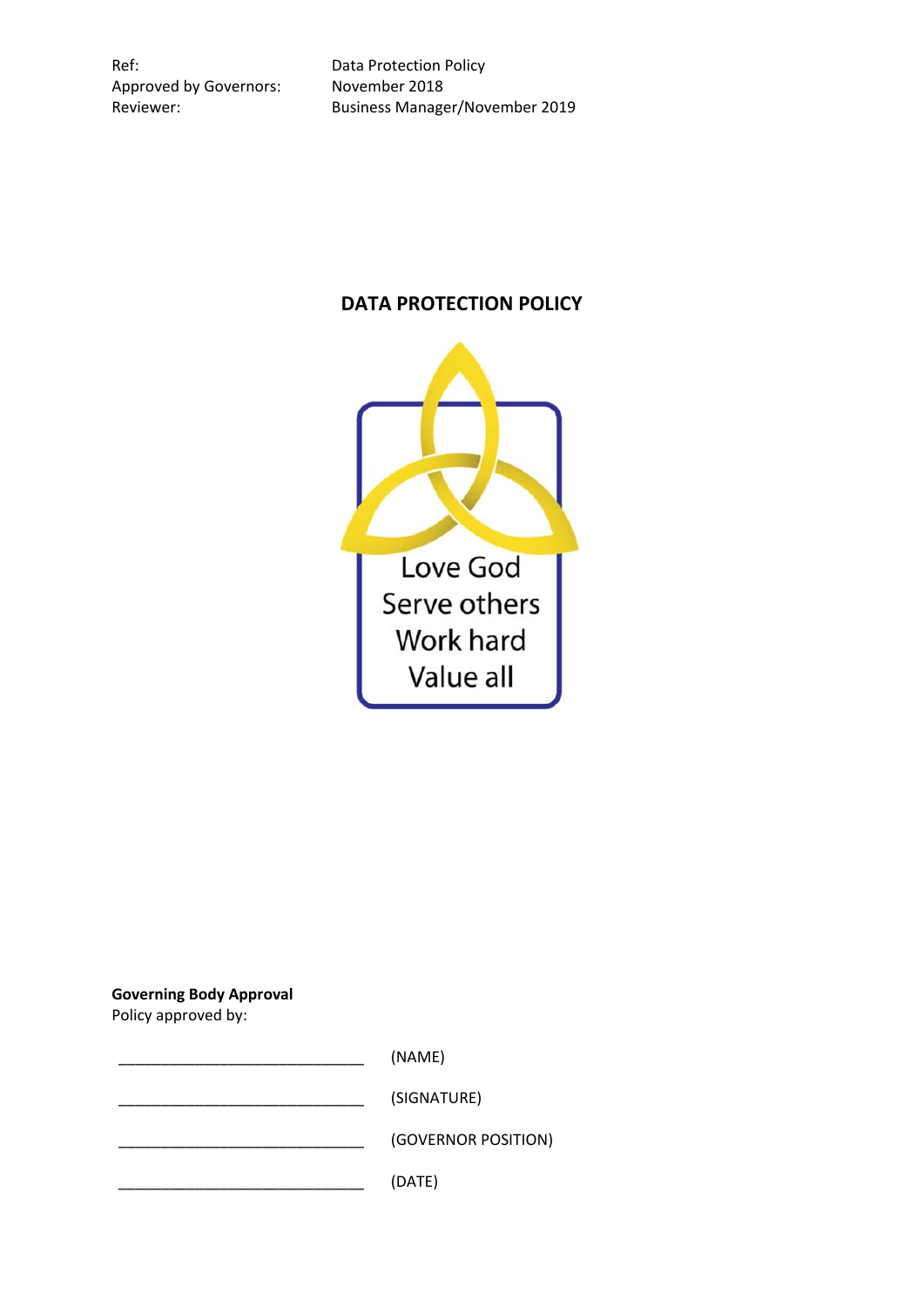## **1. POLICY STATEMENT**

- 1.1 This is the Data Protection Policy of Blessed Trinity RC College ("the College")
- 1.2 We are committed to processing Personal Information fairly and lawfully in accordance with the General Data Protection Regulation ("GDPR"), the Data Protection Act 2018 ("The DPA") and other related legislation which protects Personal Information. We recognise the importance of this and have updated our Policy to ensure that it gives effect to these important changes in the law.
- 1.3 As a College, it is necessary for us to process Personal Information about our staff, pupils, parent(s)/ guardian(s) and other individuals who we may come into contact with. In doing so, we recognise that the correct and lawful treatment of Personal Information is critical to maintaining the confidence of those connected with our College.
- 1.4 This Policy has been updated to reflect our ongoing commitment to promoting a strong culture of data protection compliance in accordance with the law.

# **2. ABOUT THIS POLICY**

- 2.1 This Policy, and any other documents referred to in it, sets out our approach to ensuring that we comply with data protection laws. It is critical that staff and governors understand their responsibilities to handle Personal Information in accordance with the law and support the College in meeting its aim of maintaining a strong data protection culture.
- 2.2 This Policy does not form part of any employee's contract of employment and may be amended at any time.
- 2.3 This Policy has been approved by the Governing Body.

# **3. DEFINITION OF DATA PROTECTION TERMS**

We have set out below some of the terms used in this policy along with a brief explanation about what they mean.

- 3.1 **Data Subjects** means an identified or identifiable natural person. For example, we process personal information about parents, staff members and pupils each of whom is a data subject.
- 3.2 **Personal Information** means any information about a data subject. Examples of personal information could include information about a pupil's attendance, medical conditions, Special Educational Needs requirements or photographs.
- 3.3 **Privacy Notices** are documents provided to data subjects which explain, in simple language, what information we collect about them, why we collect it and why it is lawful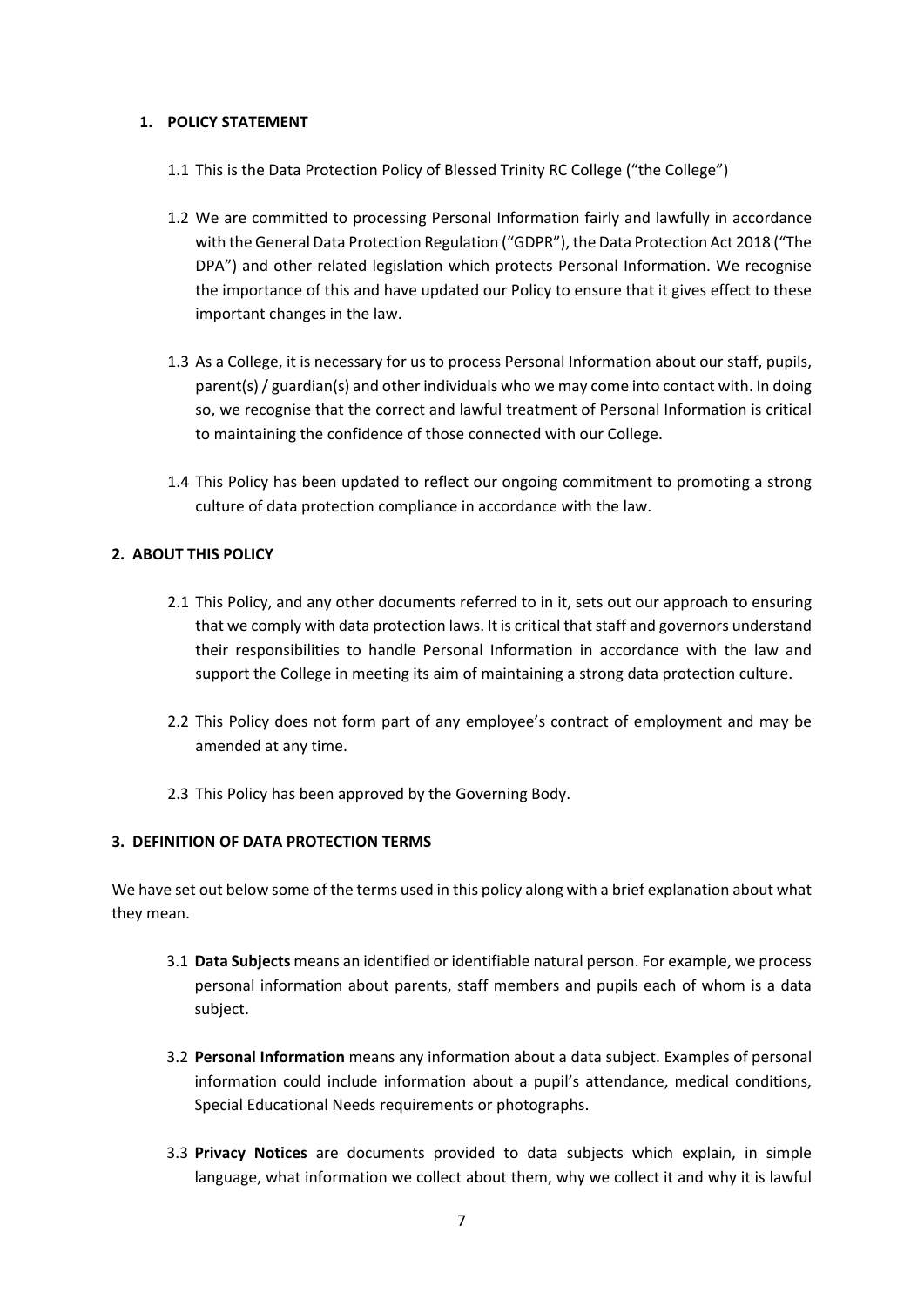to do so. They also provide other important information which we are required to provide under data protection laws.

- 3.4 **Data Controllers** determine the purpose and means of processing personal information. They are responsible for establishing practices and policies in line with the GDPR. The College is a 'Data Controller'.
- 3.5 **Data Users** are those of our staff members whose work involves processing personal information. Data users must protect the data they handle in accordance with this Policy and any applicable data security procedures at all times.
- 3.6 **Processing** means when personal information is used in a particular way. For example, we may need to collect, record, organise, structure, store, adapt or delete personal information. When we do this, we will be 'Processing'.
- 3.7 **Special Category of Personal Information** means data revealing racial or ethnic origin, political opinions, religious or philosophical beliefs, or trade union membership, genetic data, biometric data, health data, data concerning a data subject's sex life or sexual orientation. These types of personal information are regarded as being more 'sensitive' and the law requires increased safeguards to be in place if we are to process this type of data.

#### **4. DATA PROTECTION PRINCIPLES**

- 4.1 When we Process Personal Information, we will do so in accordance with the 'data protection principles'. In this regard, we will ensure that Personal Information is:-
	- (a) Processed lawfully, fairly and in a transparent manner **(Lawfulness, Fairness and Transparency**).
	- (b) Collected only for specified, explicit and legitimate purposes (**Purpose Limitation**).
	- (c) Adequate, relevant and limited to what is necessary in relation to the purposes for which it is Processed (**Data Minimisation**).
	- (d) Accurate and where necessary kept up to date (**Accuracy**).
	- (e) Not kept in a form which permits identification of Data Subjects for longer than is necessary for the purposes for which the data is Processed (**Storage Limitation**).
	- (f) Processed in a manner that ensures its security using appropriate technical and organisational measures to protect against unauthorised or unlawful Processing and against accidental loss, destruction or damage (**Security, Integrity and Confidentiality**).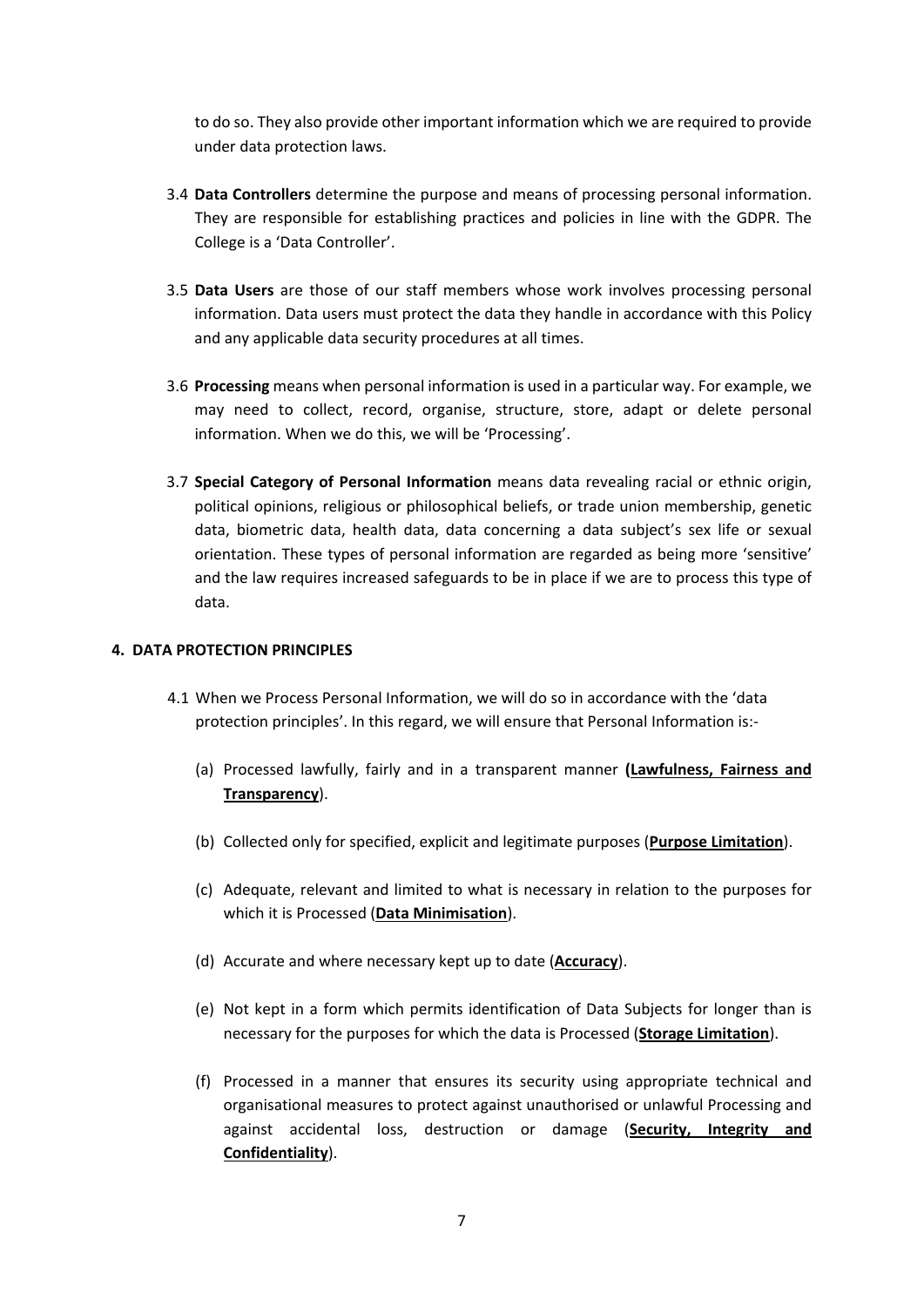4.2 We recognise that not only must we comply with the data protection principles, we must also demonstrate our compliance with these principles (**Accountability**).

## **5. DATA PROTECTION OFFICER**

- 5.1 The GDPR requires certain organisations, including Colleges, to appoint a 'Data Protection Officer' ("DPO"). The DPO must have expert knowledge in data protection law and practices. Our appointed DPO who fulfils these requirements is HY Professional Services, who can be contacted by telephone on 0161 804 1144 or email at DPO@wearehy.com
- 5.2 The DPO will carry out a number of important tasks which will include:‐
	- (a) monitoring compliance with data protection laws and our data protection polices, including managing internal data protection activities; raising awareness of data protection issues, training staff and conducting internal audits.
	- (b) advising on, and monitoring, data protection impact assessments.
	- (c) cooperating and being the first point of contact with the Information Commissioner's Office, members of staff, parents and pupils.
- 5.3 The DPO will be independent of the College so as to avoid any conflict of interest.
- 5.4 The DPO will report to the highest level of management in the College which is to include the Headteacher and the Governing Body.

## **6. LAWFULNESS, FAIRNESS, TRANSPARENCY**

## **Lawful Processing**

- 6.1 Personal Information must be Processed lawfully. Under data protection laws, there are a number of grounds which make it lawful to Process Personal Information. We will only Process Personal Information if one or more of the following apply:‐
	- (a) the Data Subject has given his or her **consent**.
	- (b) the Processing is necessary for the **performance of a contract** with the Data Subject.
	- (c) the Processing is necessary to meet our **legal obligations**.
	- (d) the Processing is necessary to protect the Data Subject's **vital interests**.
	- (e) The processing is necessary for the performance of a task carried out in the public interest or in the exercise of official authority (often referred to as **Public Task**).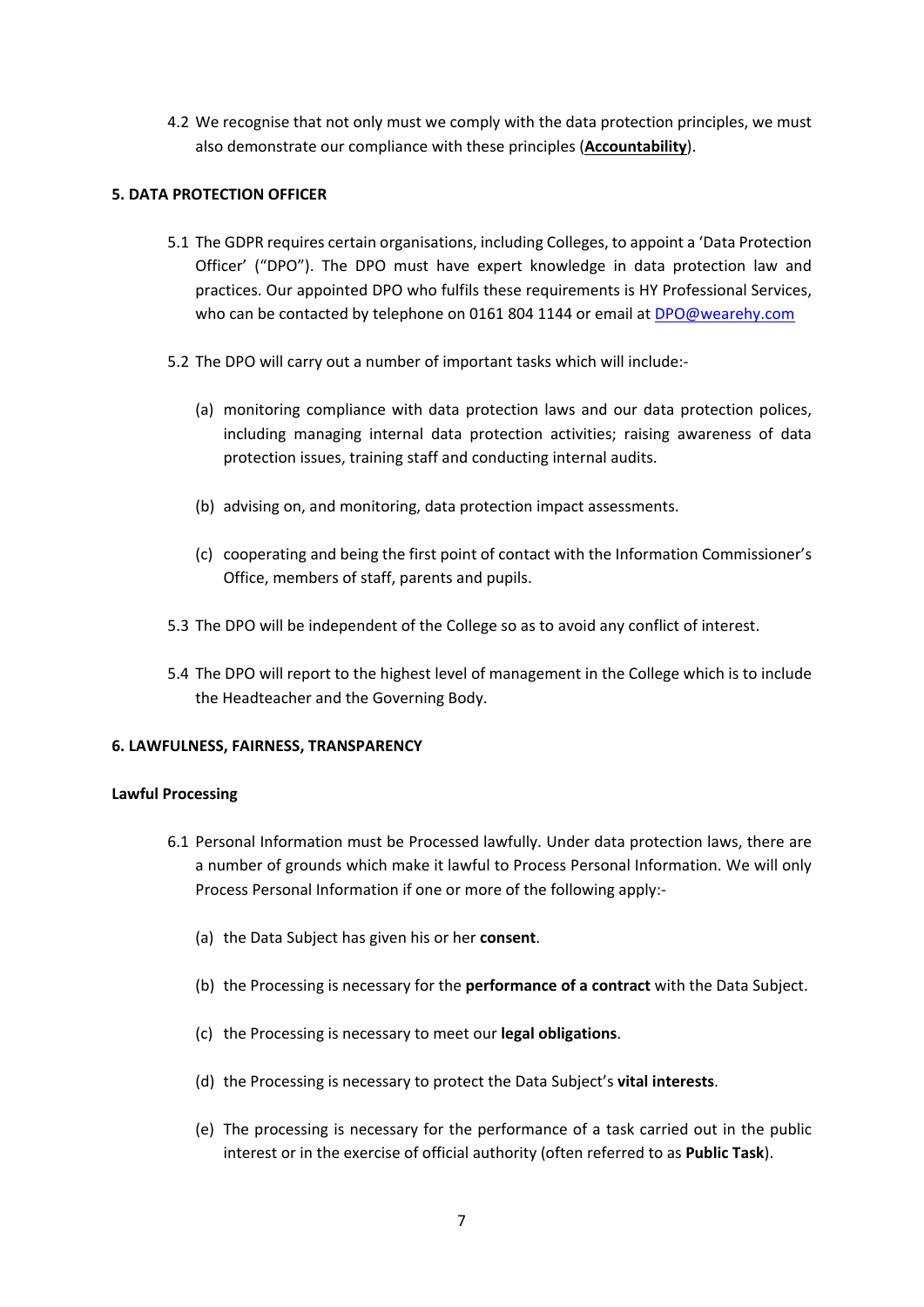6.2 We recognise that some categories of Personal Information are more sensitive and further conditions must be satisfied if we are to Process this information (Special category and criminal conviction data). Where we Processthese categories of Personal Information, we will ensure that we do so in accordance with the additional conditions for Processing set out under the GDPR and the DPA.

## **Consent**

- 6.3 Where it is necessary for us to obtain your consent to process Personal Information, we will ensure that we do so in accordance with data protection laws.
- 6.4 Generally, we will only obtain consent where there is not another lawful ground (see 6.1) for Processing. An example as to when we will obtain your consent is if we want to place a photograph of a pupil in the newspaper, on social media or in other publications to celebrate their achievements.
- 6.5 We recognise that under data protection laws, there are stricter rules as to how consent is obtained. We will ensure that that when we obtain consent:‐
	- (a) we take steps to ensure that we make it clear to Data Subjects what they are being asked to consent to.
	- (b) the Data Subject, either by a statement or positive action, gives their consent. We will never assume that consent has been given simply because a Data Subject has not responded to a request for consent.
	- (c) We will never use pre‐ticked boxes as a means of obtaining consent.
	- (d) A Data Subject will be informed that they can withdraw their consent at any time and the means of doing so.
	- (e) We will keep appropriate records evidencing the consents we hold for the Data Subject.

## **Transparency**

6.6 We are required to provide information to Data Subjects which sets out how we use their Personal Information as well as other information required by law. We will provide this information by issuing Privacy Notices which will be concise, transparent, intelligible, easily accessible, and in clear, plain language.

## **7. PROCESSING FOR LIMITED PURPOSES**

We will only collect and Process Personal Information for specified, explicit and legitimate reasons.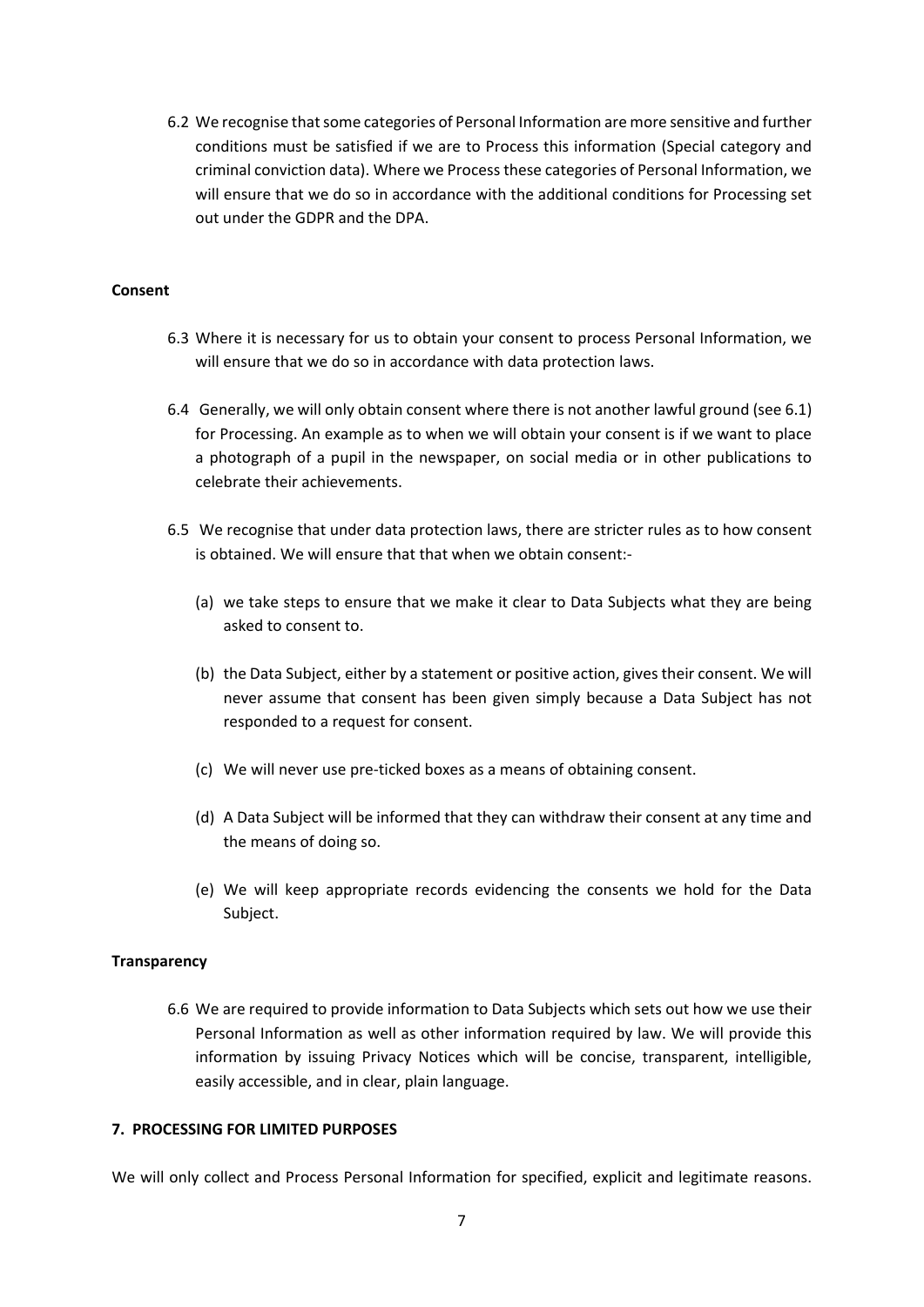We will not further Process Personal Information unless the reason for doing so is compatible with the purpose or purposes for which it was originally collected.

## **8. ADEQUATE, RELEVANT AND LIMITED PROCESSING**

We will only collect Personal Information to the extent that it is necessary for the specific purpose notified to the Data Subject.

## **9. ACCURATE DATA**

- 9.1 We will ensure that Personal Information we hold is accurate and kept up to date.
- 9.2 We will take all reasonable steps to ensure that Personal Information that is inaccurate is either erased or rectified without delay.
- 9.3 In supporting the College to maintain accurate records, staff, parents and other individuals whose Personal Information we may Process are responsible for:‐
	- (a) Checking that any information that they provide to the College is accurate and up to date; and
	- (b) Informing the College of any changes to information that they have provided.

## **10. RETENTION**

- 10.1We will not keep Personal Information for longer than is necessary for the purpose or purposes for which they were collected. We will take all reasonable steps to destroy and erase from our systems, all data which is no longer required.
- 10.2We will maintain a records retention schedule which will assist the College to destroy Personal Information once it is no longer necessary and in a safe and secure manner.

## **11. INDIVIDUAL RIGHTS**

- 11.1We will Process all Personal Information in line with a Data Subject's rights, in particular, their right to:
	- (a) Request **access** to any data held about them by the College.
	- (b) **Rectification** of inaccurate information.
	- (c) **Erasure** of Personal Information.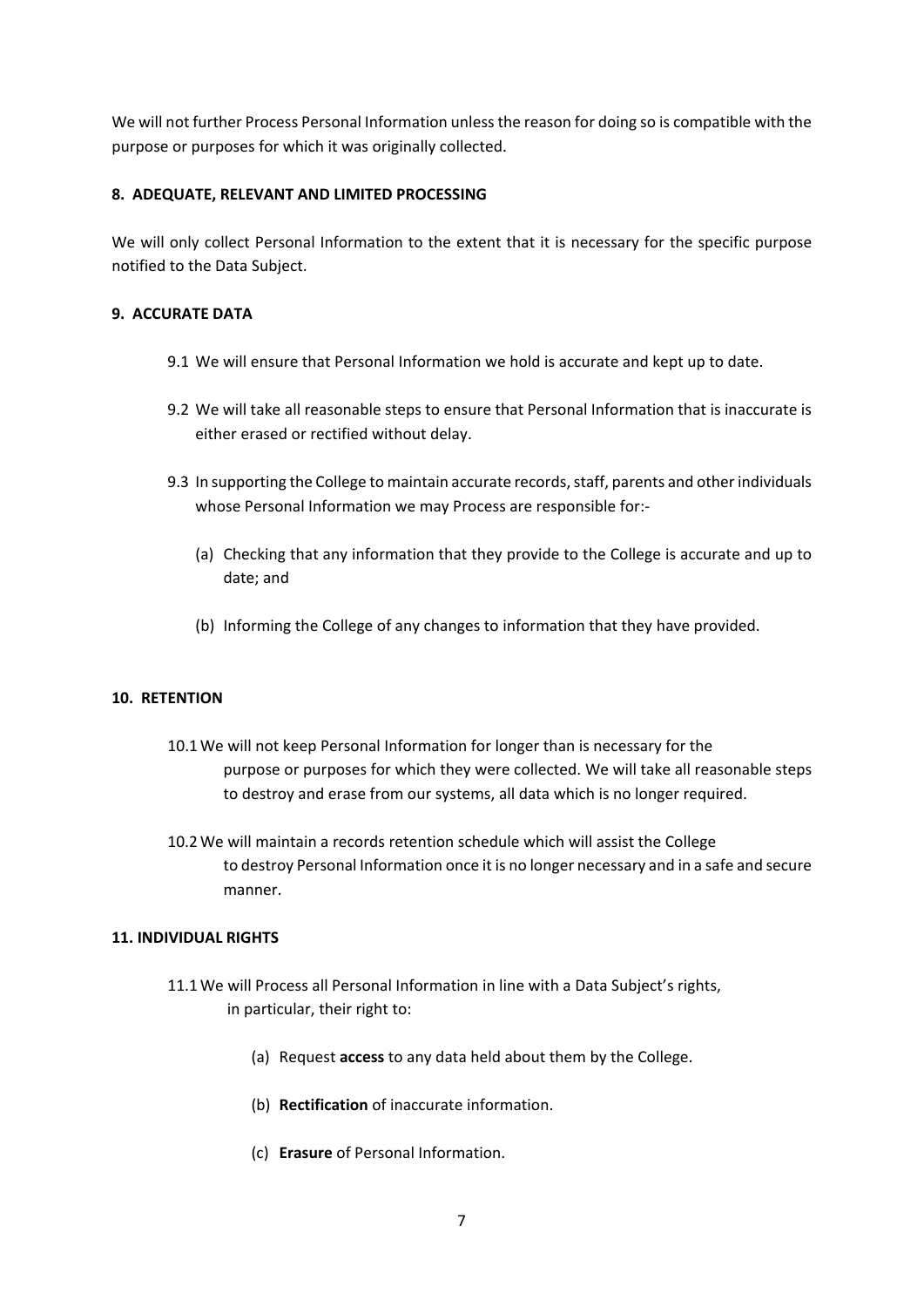- (d) **Restrict** the Processing of Personal Information.
- (e) **Object** to the Processing of Personal Information.
- (f) To receive Personal Information in a commonly used format (known as **data portability**) and have this transferred to another controller without hindrance.
- 11.2We will maintain a clear procedure detailing how such requests will be handled.

## **12. DATA SECURITY**

- 12.1We will implement appropriate technical and organisational measures to guard against unauthorised or unlawful Processing, and against accidental loss, destruction or damage.
- 12.2We will develop, implement and maintain safeguards appropriate to our size, scope, our available resources and the level of risk identified.

## **13. PRIVACY BY DESIGN AND DATA PROTECTION IMPACT ASSESSMENTS**

- 13.1 We will integrate privacy by design measures when Processing Personal Information by implementing appropriate technical and organisational measures in an effective manner, to ensure compliance with data privacy principles.
- 13.2 We will utilise Data Protection Impact Assessments("DPIAs") which will be used when introducing new technologies or the Processing is likely to result in a high risk to the rights and freedoms of Data Subjects.

## **14. ACCOUNTABILITY**

- 14.1 As a Data Controller, we are responsible for, and must be able to demonstrate, compliance with the data protection principles. Examples of how we will demonstrate compliance include (but are not limited to):‐
	- (a) appointing a suitably qualified DPO.
	- (b) implementing policies and procedures e.g. a data protection policy, data breach procedures and subject access procedures.
	- (c) undertaking information audits and maintaining a record of our processing activities in accordance with Article 30 of the GDPR.
	- (d) preparing and communicating Privacy Notices to Data Subjects.